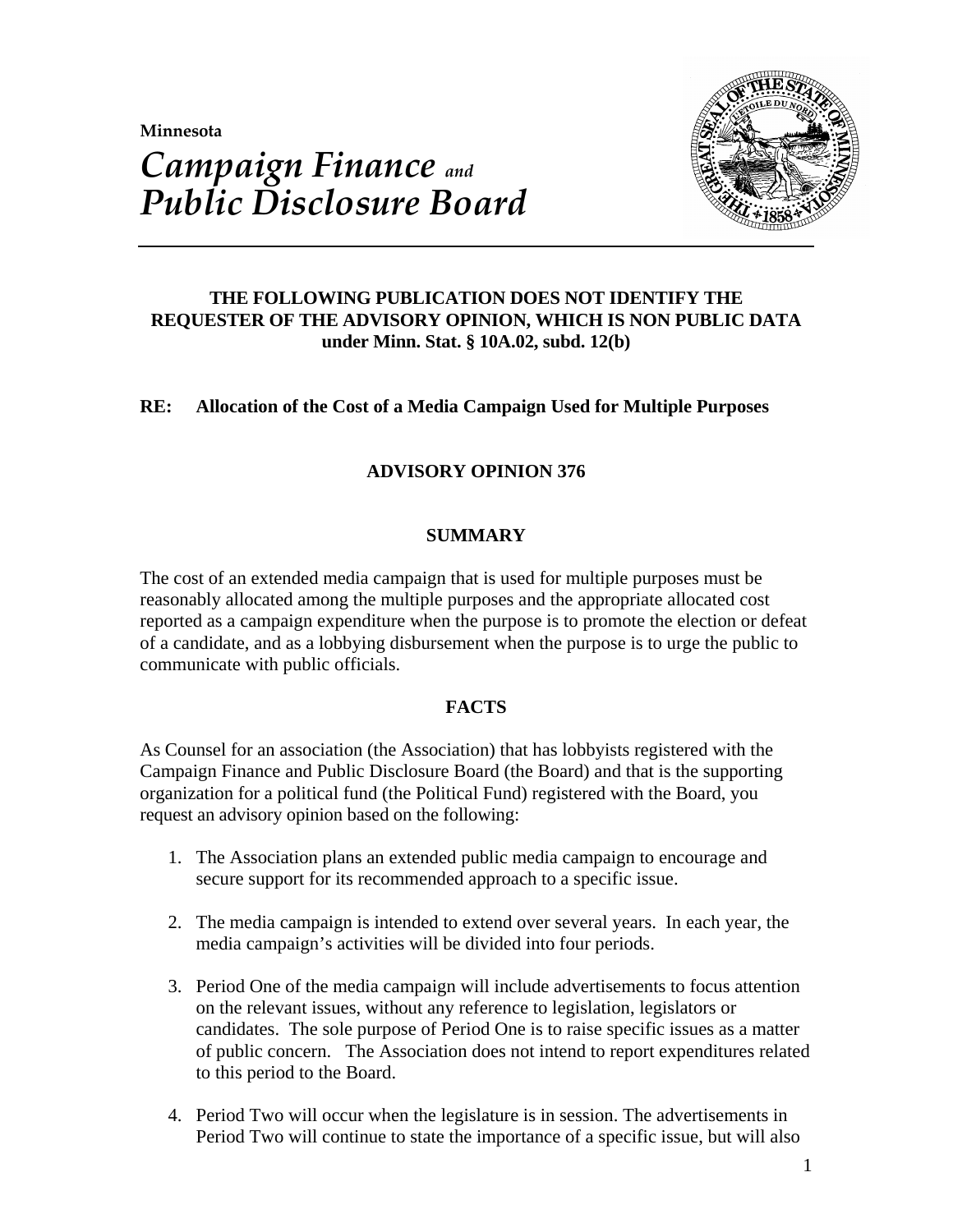requests to the public to contact their legislators on the issue, and may include requests that the public contact their legislators on legislation related to the issue. All such media fund expenditures in this period will be reported by the Association on lobbyist disbursement and lobbyist principal reports.

- 5. Period Three will occur after the legislature has adjourned. During this period the media campaign will include advertisements of the kind provided in Period One in order to sustain the public's attention to the relevant issue and emphasize the issue's importance in the 2006 election. The media ads will not ask the public to vote for "clearly identified candidates". The media ads will ask the public to make a specific issue a priority when considering candidates for public office, but will not identify candidates that support the specific issue and will not attempt to influence the election of any particular candidate.
- 6. During Period Three the Political Fund will endorse candidates and promote the endorsements in mailing that will be paid for with the Political Fund's resources. The cost of the endorsement mailings will be reported to the Board by the Political Fund.
- 7. In Period Four, beginning in September 2006, the media campaign will include advertisements that continue to urge the public to give priority to the relevant issues in choosing candidates at the election, but the campaign will not ask the public to support specific candidates and will not identify candidates that support the relevant issue. During this period, the Political Fund will make independent expenditures to influence the election of candidates. The expenditures may use advertising elements derived from the public media campaign. The Political Fund will report the cost of the independent expenditures to the Board.
- 8. The media campaign may be designed and produced so that similar graphics and other media elements are used throughout, to enhance the effectiveness of all parts of the campaign through its entire existence.

## **ISSUE ONE**

Are any of the Association's expenditures for the media campaign during any period of the campaign, "campaign expenditures" as defined by Minnesota Statutes, section 10A.01, subdivision 9, subject to the reporting requirements of Minnesota Statutes, section 10A.20 and the related provisions of Minnesota Statutes, Chapter 10A?

#### **OPINION ONE**

Yes, the costs of the parts of the media campaign that are for the purpose of influencing the election or defeat of specific candidates, including the parts that identify candidates who support the desired approach to the issue that is the focus of the media campaign, are campaign expenditures and reportable by the Political Fund.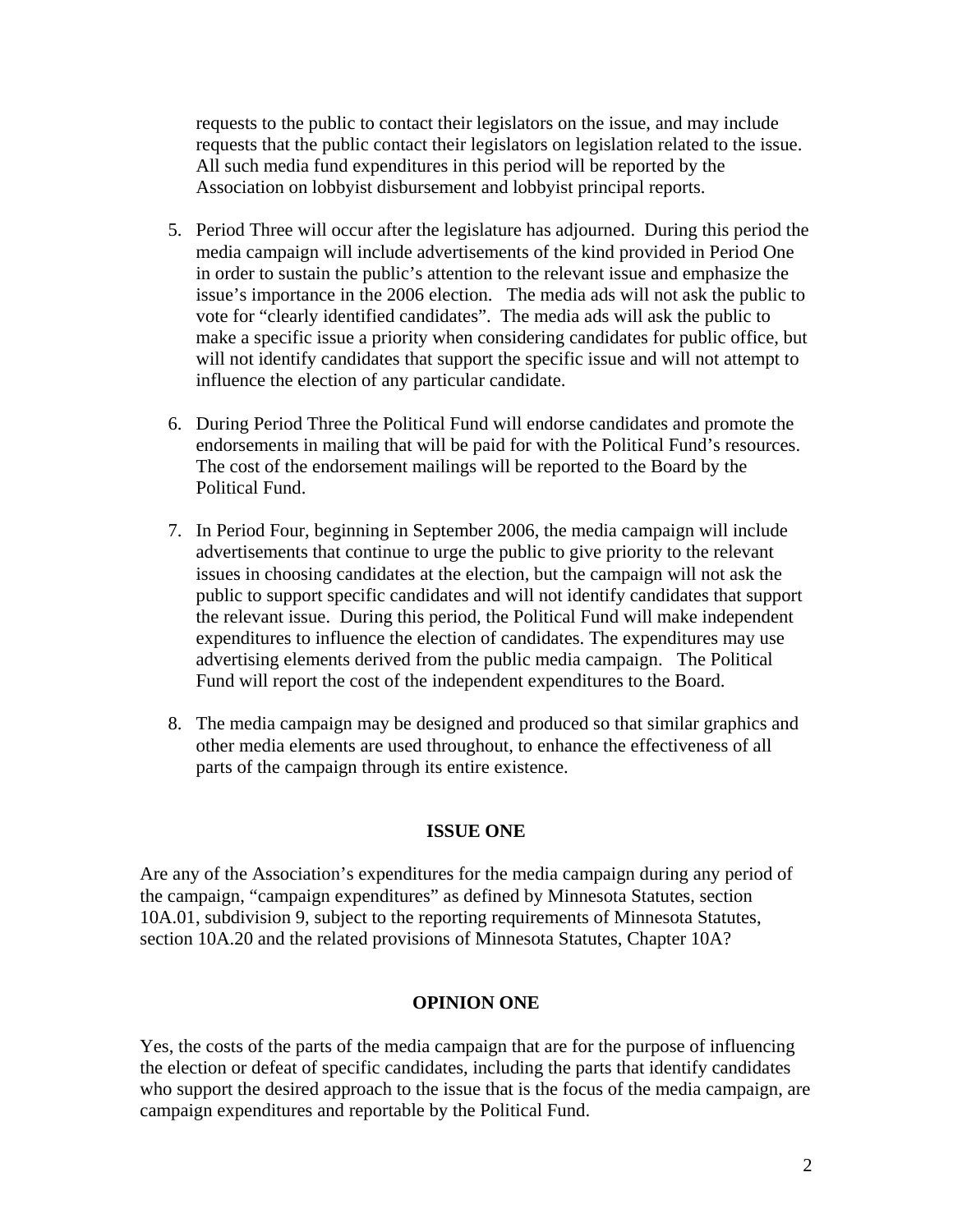Also, because the media campaign will be used in part to educate the public on issues, in part as a lobbying effort, and in part for independent expenditures to influence the election of candidates, the cost of planning and developing the media campaign must be allocated on a reasonable basis among these purposes and appropriately reported by the Association or its Political Fund.

With regard to lobbying disbursements, Minnesota Rules 4511.0600, subpart 4, provides that "A disbursement that is partially in support of lobbying and partially for a nonlobbying purpose must be allocated on a reasonable basis between the two purposes and the portion which is for lobbying activities must be reported". The portion of the cost of the planning and development of the media campaign that is reasonably allocated to lobbying must be included in the lobbyist disbursements and lobbyist principal report submitted to the Board.

Similarly, if the Political Fund pays to broadcast or print advertisements that were in whole or in part developed as part of the media campaign then a portion of the cost of planning and developing the media campaign must be reasonably allocated to the Political Fund as campaign expenditures. Because the Association may not make expenditures to influence the nomination or election of a candidate, the Political Fund should reimburse the Association for the fair market value of its part of the planning and development cost of the media campaign as reasonably allocated among the campaign's multiple purposes. The Political Fund should then report the reimbursement of the allocated cost as a campaign expenditure as provided by Minnesota Statutes, section 10A.20.

#### **ISSUE TWO**

Are the Association's expenditures during any period of the campaign that urge the public to give priority to the relevant issues when voting for candidates, but without identifying specific candidates, "campaign expenditures" as defined by Minnesota Statutes, section 10A.01, subdivision 9, subject to the reporting requirements of Minnesota Statutes, section 10A.20 and the related provisions of Minnesota Statutes, chapter 10A?

#### **OPINION TWO**

No, to the extent that the issue refers to the expenditures made by the Association itself to broadcast or print the media campaign advertisements. Any expenditures to influence the nomination or election of an identifiable candidate must be made and reported by the Political Fund. The Association may not make expenditures to influence the nomination or election of a candidate.

As provided in Opinion One the cost of planning and developing a media campaign, must be allocated among the multiple purposes the media campaign serves. The portion that is allocated to the purpose of influencing the nomination or election of a candidate is reportable as a campaign expenditure by the Political Fund under Minnesota Statutes, section 10A.20.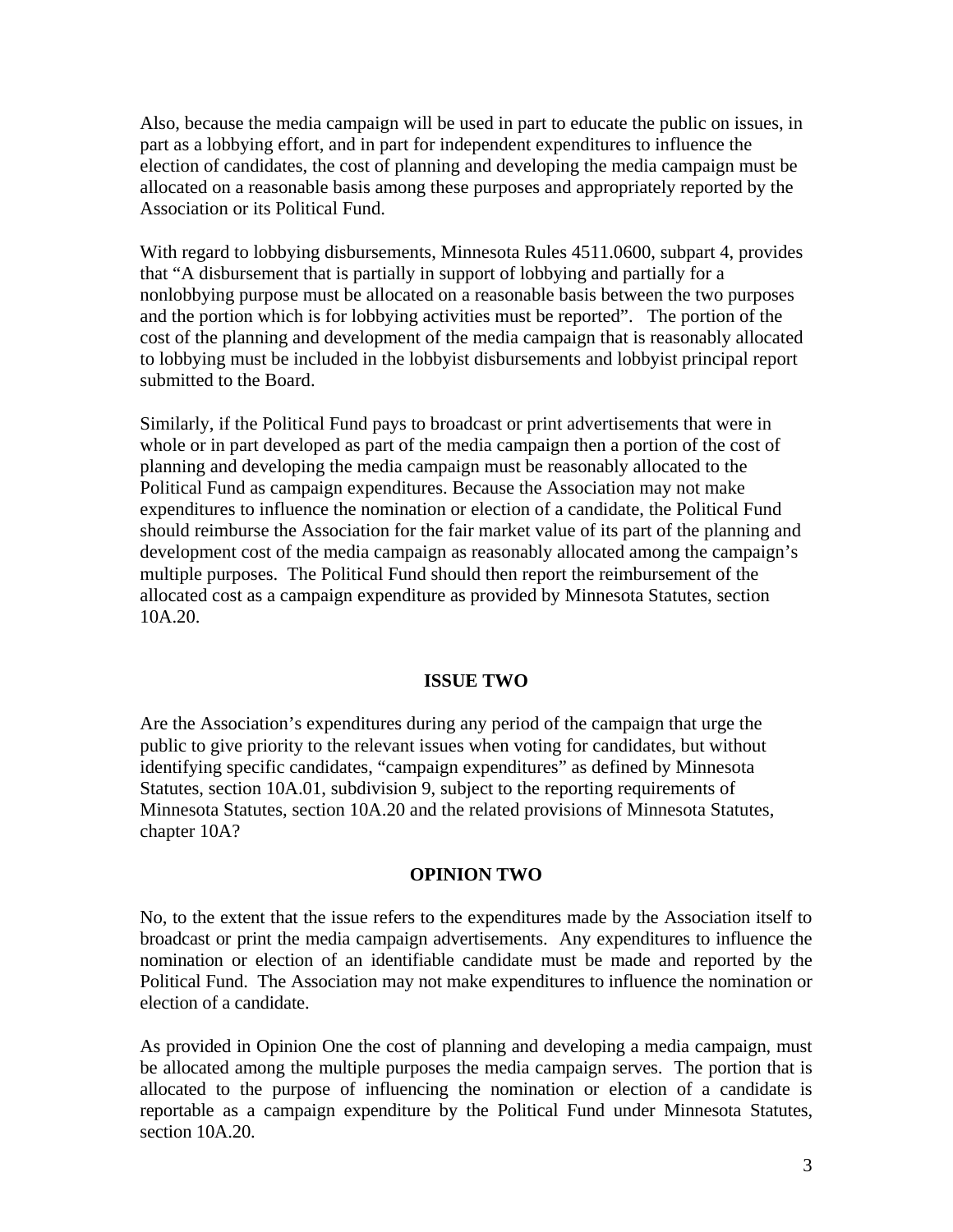#### **ISSUE THREE**

Are the opinions that answer the preceding issues in this opinion affected by the fact that the public media campaign may be produced by the same vendor and employ similar media elements throughout its existence?

#### **OPINION THREE**

No. Allocated portions of the media campaign costs are reportable because of their use for activities that require reporting. The production of the media campaign by a single vendor and its use of similar media elements throughout do not affect the opinions.

Issued February 24, 2006

Imit

Bob Milbert, Chair Campaign Finance and Public Disclosure Board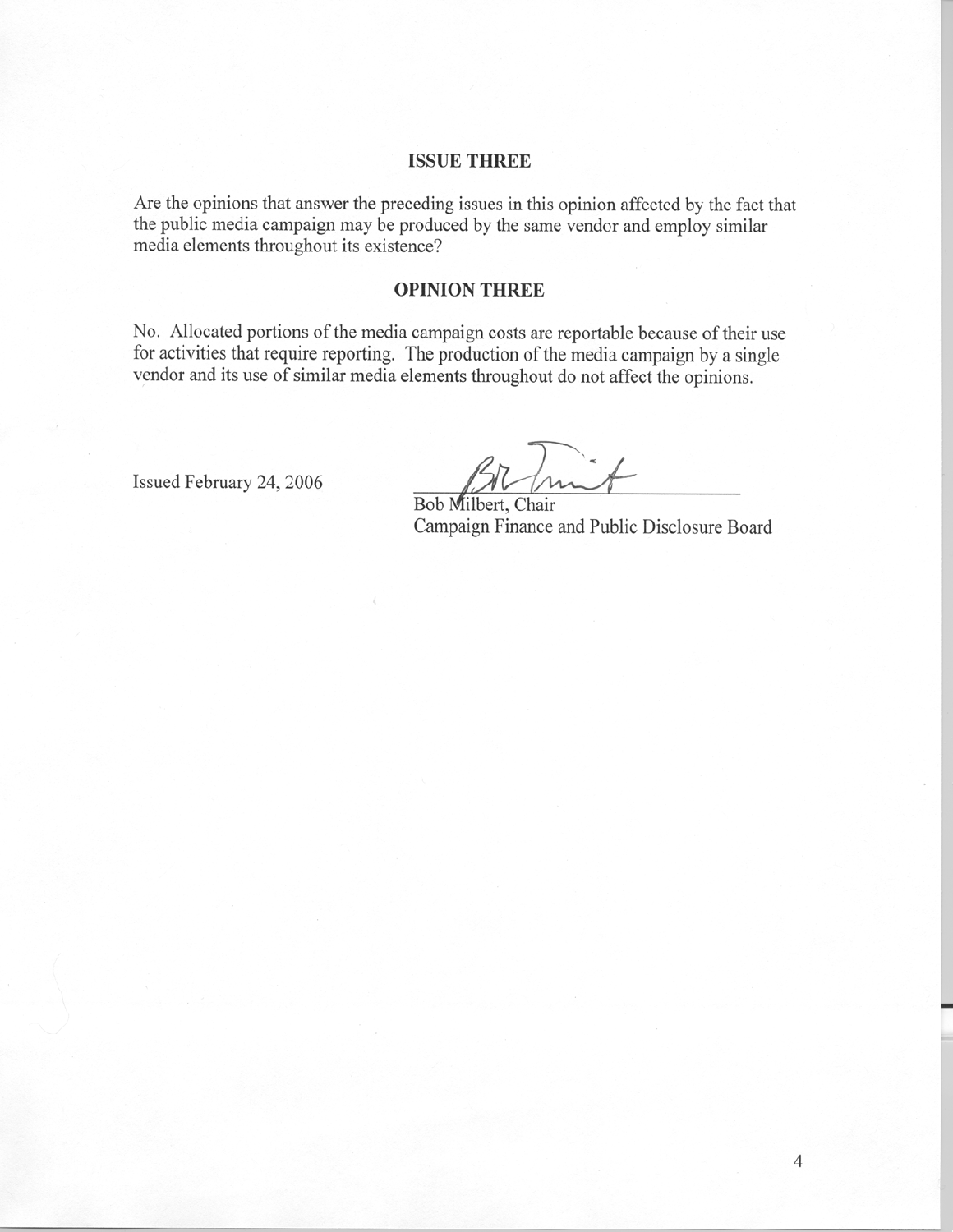## **Cited Statutes and Administrative Rules**

## **10A.01 Definitions**

Subdivsion. 9. **Campaign expenditure**. "Campaign expenditure" or "expenditure" means a purchase or payment of money or anything of value, or an advance of credit, made or incurred for the purpose of influencing the nomination or election of a candidate or for the purpose of promoting or defeating a ballot question.

An expenditure is considered to be made in the year in which the candidate made the purchase of goods or services or incurred an obligation to pay for goods or services.

An expenditure made for the purpose of defeating a candidate is considered made for the purpose of influencing the nomination or election of that candidate or any opponent of that candidate.

Except as provided in clause (1), "expenditure" includes the dollar value of a donation in kind.

"Expenditure" does not include:

- (1) noncampaign disbursements as defined in subdivision 26;
- (2) services provided without compensation by an individual volunteering personal time on behalf of a candidate, ballot question, political committee, political fund, principal campaign committee, or party unit; or
- (3) the publishing or broadcasting of news items or editorial comments by the news media.

## **10A.20 Campaign reports.**

 Subdivision 1**. First filing; duration**. The treasurer of a political committee, political fund, principal campaign committee, or party unit must begin to file the reports required by this section in the first year it receives contributions or makes expenditures in excess of \$100 and must continue to file until the committee, fund, or party unit is terminated.

 Subd. 1a. **If treasurer position is vacant**. If the position of treasurer of a principal campaign committee, political committee, political fund, or party unit is vacant, the candidate, chair of a political committee or party unit, or association officer of a political fund is responsible for filing reports required by this section.

 Subd. 2. **Time for filing**. (a) The reports must be filed with the board on or before January 31 of each year and additional reports must be filed as required and in accordance with paragraphs (b) and (c).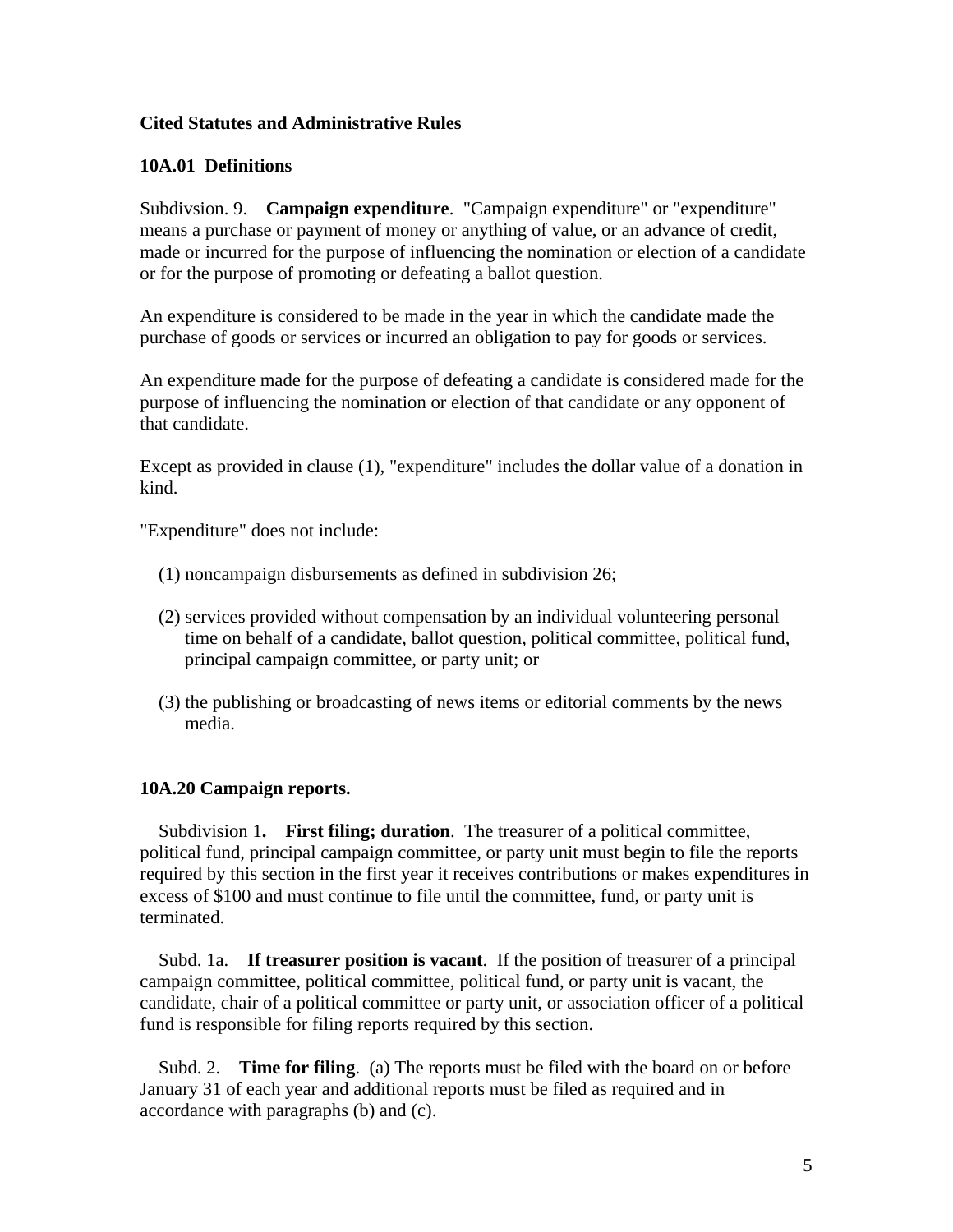- (b) In each year in which the name of the candidate is on the ballot, the report of the principal campaign committee must be filed 15 days before a primary and ten days before a general election, seven days before a special primary and a special election, and ten days after a special election cycle.
- (c) In each general election year, a political committee, political fund, or party unit must file reports 15 days before a primary and ten days before a general election.

 Subd. 3. **Contents of report**. (a) The report must disclose the amount of liquid assets on hand at the beginning of the reporting period.

- (b) The report must disclose the name, address, and employer, or occupation if selfemployed, of each individual or association that has made one or more contributions to the reporting entity, including the purchase of tickets for a fundraising effort, that in aggregate within the year exceed \$100 for legislative or statewide candidates or ballot questions, together with the amount and date of each contribution, and the aggregate amount of contributions within the year from each source so disclosed. A donation in kind must be disclosed at its fair market value. An approved expenditure must be listed as a donation in kind. A donation in kind is considered consumed in the reporting period in which it is received. The names of contributors must be listed in alphabetical order. Contributions from the same contributor must be listed under the same name. When a contribution received from a contributor in a reporting period is added to previously reported unitemized contributions from the same contributor and the aggregate exceeds the disclosure threshold of this paragraph, the name, address, and employer, or occupation if selfemployed, of the contributor must then be listed on the report.
- (c) The report must disclose the sum of contributions to the reporting entity during the reporting period.
- (d) The report must disclose each loan made or received by the reporting entity within the year in aggregate in excess of \$100, continuously reported until repaid or forgiven, together with the name, address, occupation, and principal place of business, if any, of the lender and any endorser and the date and amount of the loan. If a loan made to the principal campaign committee of a candidate is forgiven or is repaid by an entity other than that principal campaign committee, it must be reported as a contribution for the year in which the loan was made.
- (e) The report must disclose each receipt over \$100 during the reporting period not otherwise listed under paragraphs (b) to (d).
- (f) The report must disclose the sum of all receipts of the reporting entity during the reporting period.
- (g) The report must disclose the name and address of each individual or association to whom aggregate expenditures, including approved expenditures, have been made by or on behalf of the reporting entity within the year in excess of \$100, together